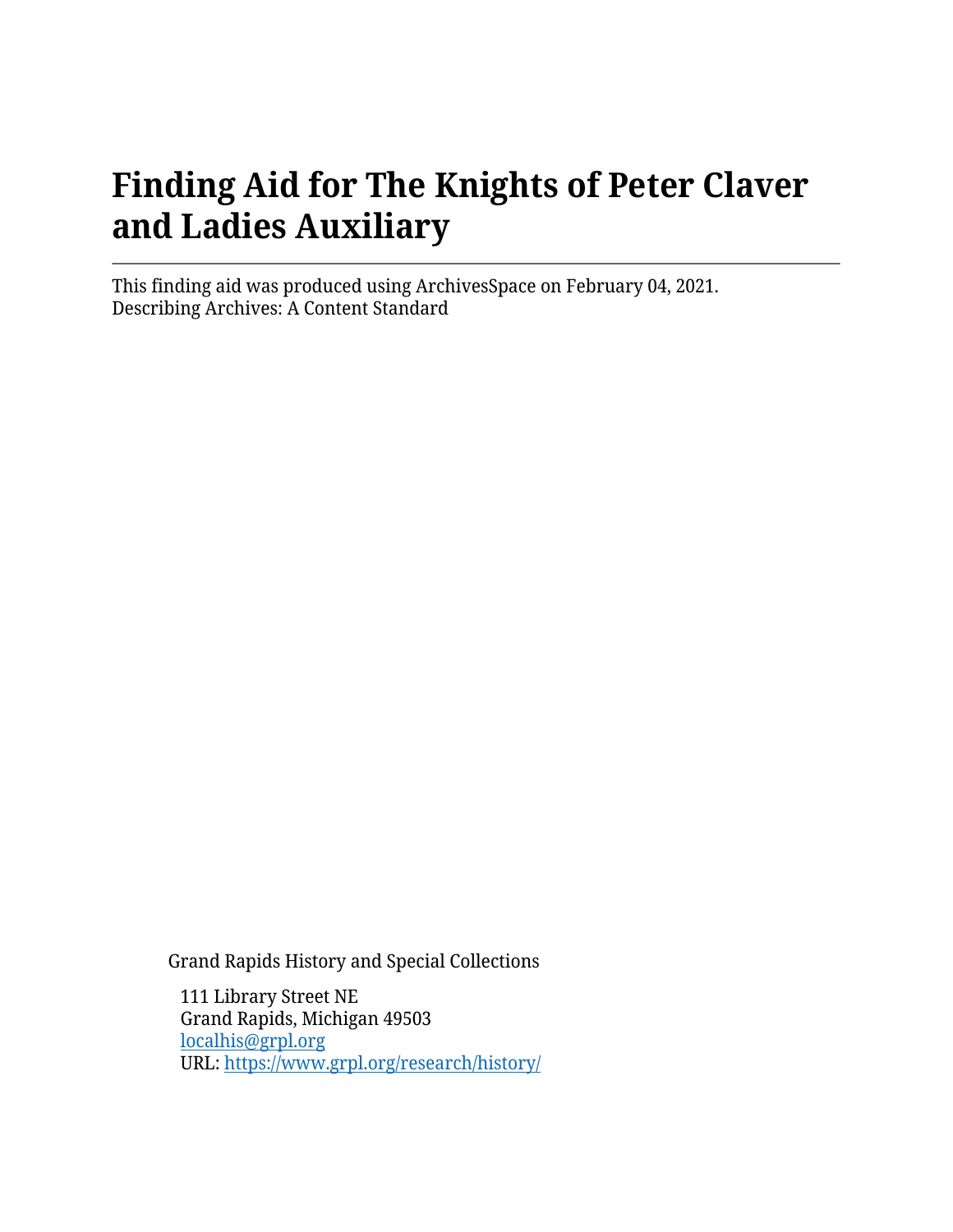## <span id="page-1-0"></span>**Table of Contents**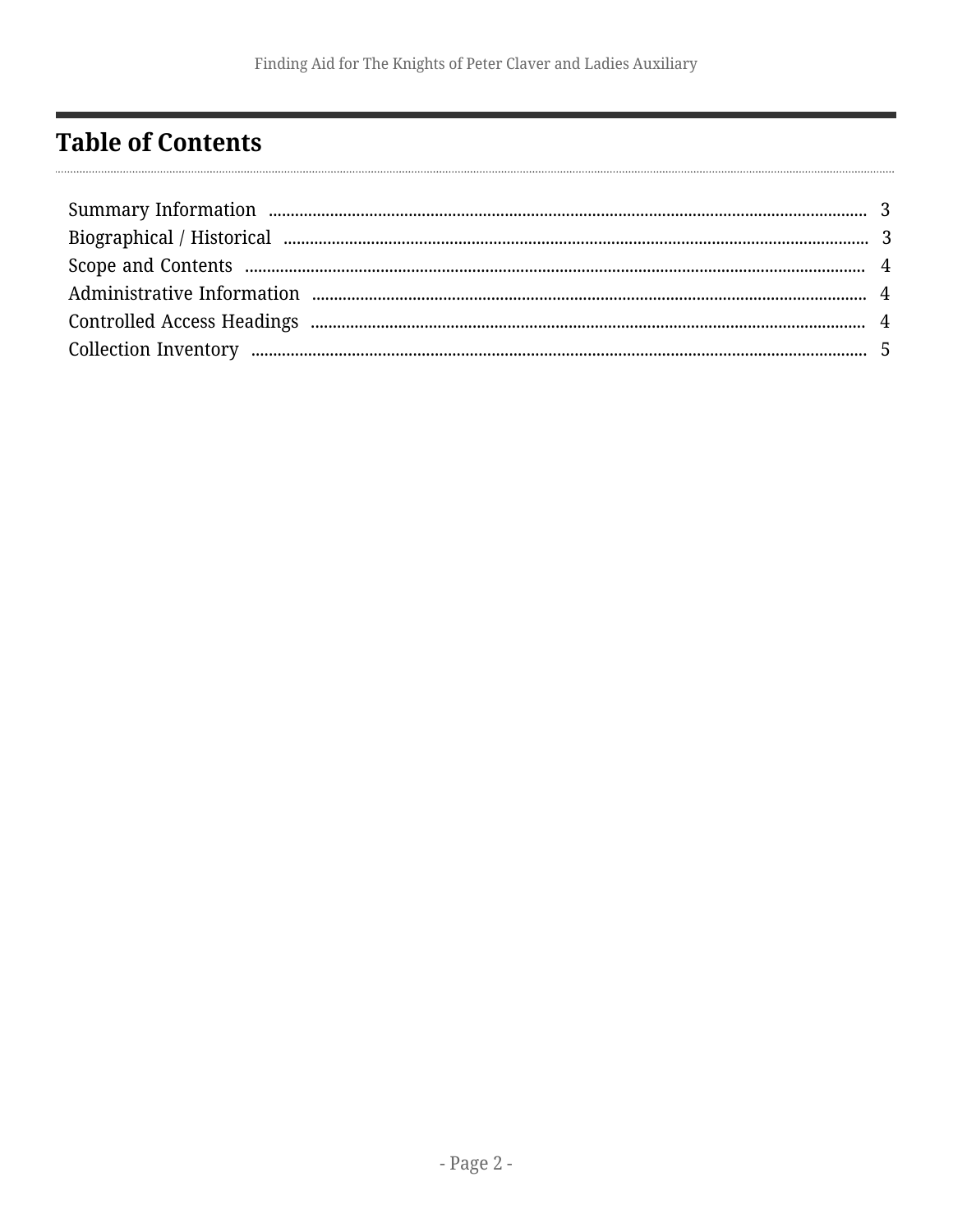#### <span id="page-2-0"></span>**Summary Information**

| <b>Repository:</b>                  | Grand Rapids History and Special Collections                                                                                                                                                                                                                                                                                                                                                                                                                                                                                                                                          |
|-------------------------------------|---------------------------------------------------------------------------------------------------------------------------------------------------------------------------------------------------------------------------------------------------------------------------------------------------------------------------------------------------------------------------------------------------------------------------------------------------------------------------------------------------------------------------------------------------------------------------------------|
| Title:                              | The Knights of Peter Claver and Ladies Auxiliary                                                                                                                                                                                                                                                                                                                                                                                                                                                                                                                                      |
| ID:                                 | Collection 498                                                                                                                                                                                                                                                                                                                                                                                                                                                                                                                                                                        |
| Date [inclusive]:                   | 1980-2019                                                                                                                                                                                                                                                                                                                                                                                                                                                                                                                                                                             |
| <b>Physical</b><br>Description:     | 1.5 Linear Feet 1 box                                                                                                                                                                                                                                                                                                                                                                                                                                                                                                                                                                 |
| Language of the<br><b>Material:</b> | English.                                                                                                                                                                                                                                                                                                                                                                                                                                                                                                                                                                              |
| Abstract:                           | The Knights of Peter Claver, Inc. is the largest historically<br>African-American Catholic lay organization in the United States.<br>The Order is named for St. Peter Claver, the Spanish Priest<br>who ministered to enslaved people from Africa. The Order was<br>founded in Mobile, Alabama and is presently headquartered<br>in New Orleans. Both Cynthia Bailey and Teresa Lamarr,<br>members of The Knights of Peter Claver Ladies Auxiliary,<br>donated material for the collection and Teresa was instrumental<br>in obtaining additional items from the organization itself. |

**^** [Return to Table of Contents](#page-1-0)

### <span id="page-2-1"></span>**Biographical / Historical**

The Knights of Peter Claver, Inc. is the largest historically African-American Catholic lay organization in the United States. The Order is named for St. Peter Claver, the Spanish Priest who ministered enslaved people from Africa. The Order was founded in Mobile, Alabama and is presently headquartered in New Orleans.

The organization consists of six Divisions: Knights of Peter Claver, Knights of Peter Claver Ladies Auxiliary, Junior Knights, Junior Daughters, 4th Degree Knights and Ladies of Grace. The Order is governed by a Board of Directors and is under the leadership of the Supreme Knight and Supreme Lady, KPCLA. The Order is operated under the direction of the Executive Director and his staff.

The Knights of Peter Claver is divided into six Districts and States across the country. Each district or state is represented by a Deputy and other conference officers. Districts, States, and other Divisions are represented on the Board of Directors.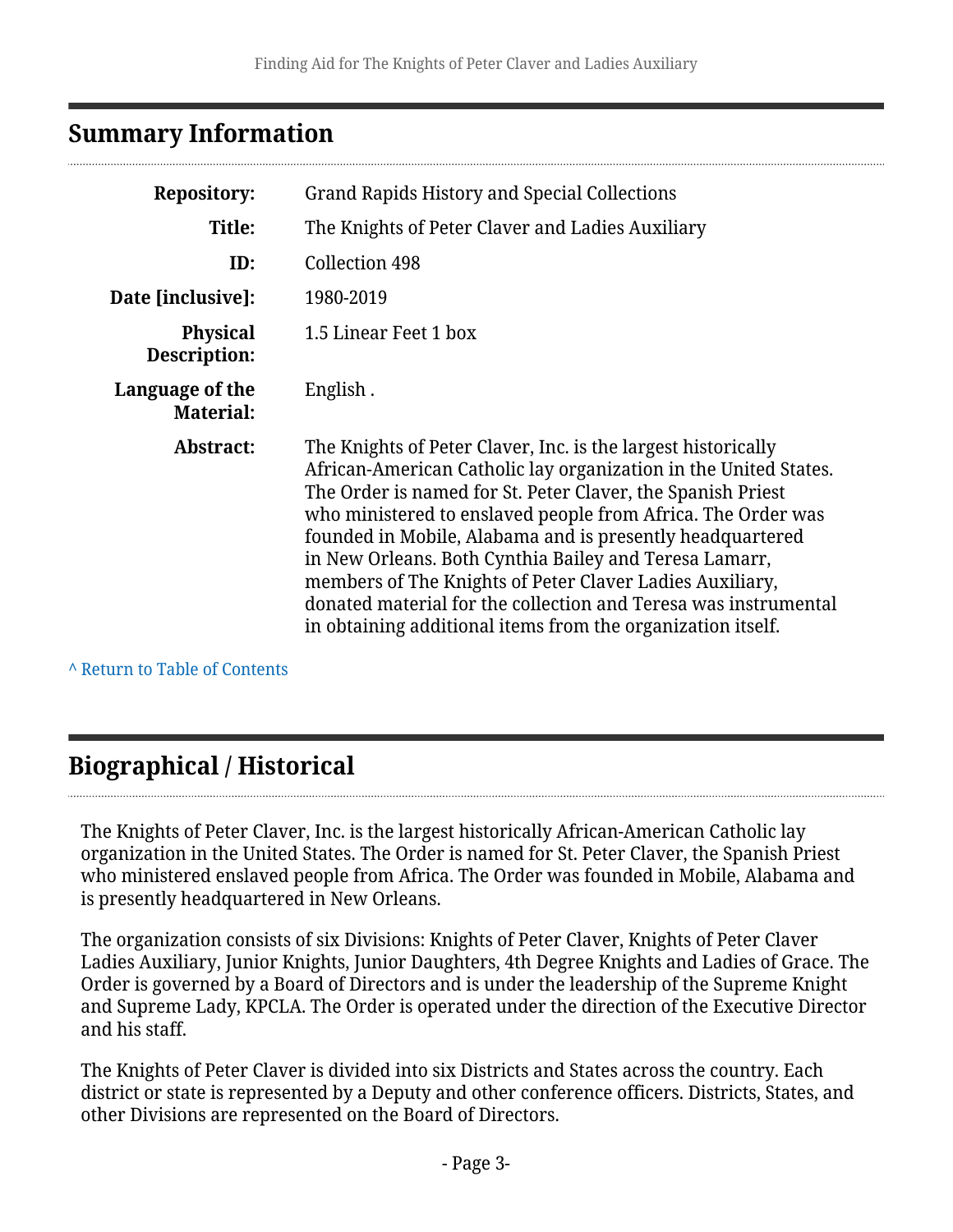The Knight of Peter Claver's stated purpose is to render service to God and His Holy Church, render aid and assistance to the sick and disabled, and promote social and intellectual association among its members.

**^** [Return to Table of Contents](#page-1-0)

#### <span id="page-3-0"></span>**Scope and Contents**

The Knights of Peter Claver and Ladies Auxiliary collection consists of one box of material. Most notably, the collection includes a video about the organization's history, the formation of the Knights of Peter Claver and Ladies Father Bernard Hall Court 354 in Grand Rapids, Michigan and its work. The collection also includes the charters of this Grand Rapids organization.

Those researching The Knights of Peter Claver itself or the African American community in the Catholic Church will find this collection of interest.

**^** [Return to Table of Contents](#page-1-0)

#### <span id="page-3-1"></span>**Administrative Information**

#### **Publication Statement**

Grand Rapids History and Special Collections

111 Library Street NE Grand Rapids, Michigan 49503 [localhis@grpl.org](mailto:localhis@grpl.org) URL:<https://www.grpl.org/research/history/>

**^** [Return to Table of Contents](#page-1-0)

#### <span id="page-3-2"></span>**Controlled Access Headings**

- Grand Rapids (Mich.) -- History
- Catholic Church -- Michigan -- Grand River Valley
- African American women -- Michigan -- Grand Rapids -- Societies and clubs